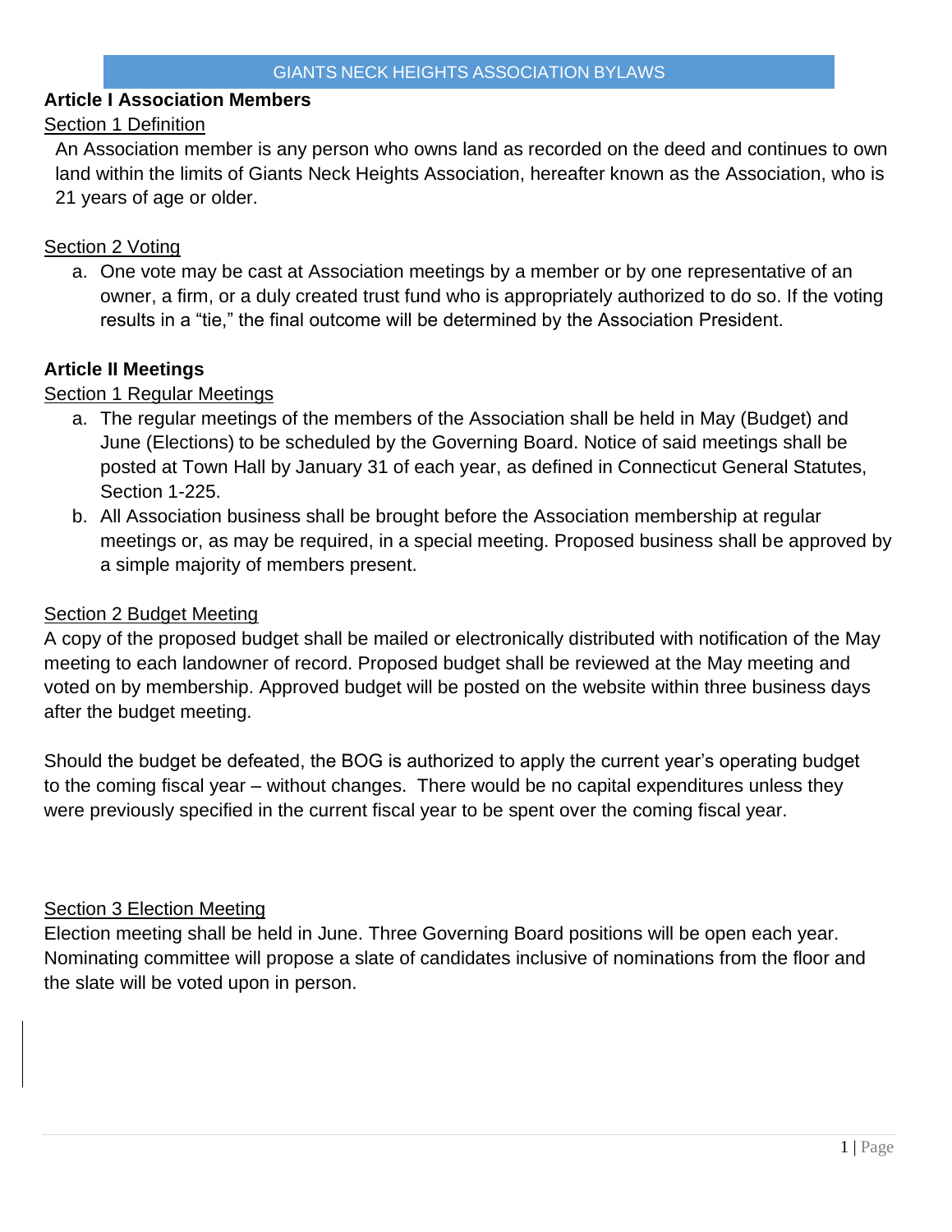## Section 4 Special Meetings

Special Meetings may be called at any time by the Board of Governors or upon receipt of a petition signed by sixty (60) Association members. A notice of special meeting shall state the purpose of the meeting and shall be held within twenty-one days (21) from the receipt of the petition.

## Section 5 Notification

The Governing Board shall notify all members of the Association in writing, by mail, or electronically distributed by request two (2) weeks in advance of all meetings and activities planned for that season. The date, time, place and purpose of said meetings shall be posted at the East Lyme Town Hall, twenty-four (24) hours prior to said meetings.

#### Section 6 Quorum

No less than twenty-five (25) members of the Association, as defined in Art. 1, Section 1, shall constitute a quorum for the transaction of business (voting) at any meeting of the Association. If twenty-five (25) members and five members of the governing board are not present at such meeting, the presiding officer shall postpone such meeting until at least twenty-five (25) legal members can be convened.

#### Section 7 Boundaries

All regular, special, or Governing Board meetings of the Association shall be held within the territorial limits of the Town of East Lyme.

# Section 8 Parliamentary Authority

The rules contained in the current edition of Robert's Rules of Order shall govern the Association in all cases to which they apply and which are consistent with these bylaws, the Articles of Incorporation, and any special rules of order the Association may adopt.

# **Article III Governing Boards**

#### Section 1 Members

The property and affairs of the Association shall be under the care and management of a Governing Board consisting of nine (9) members duly elected by the membership.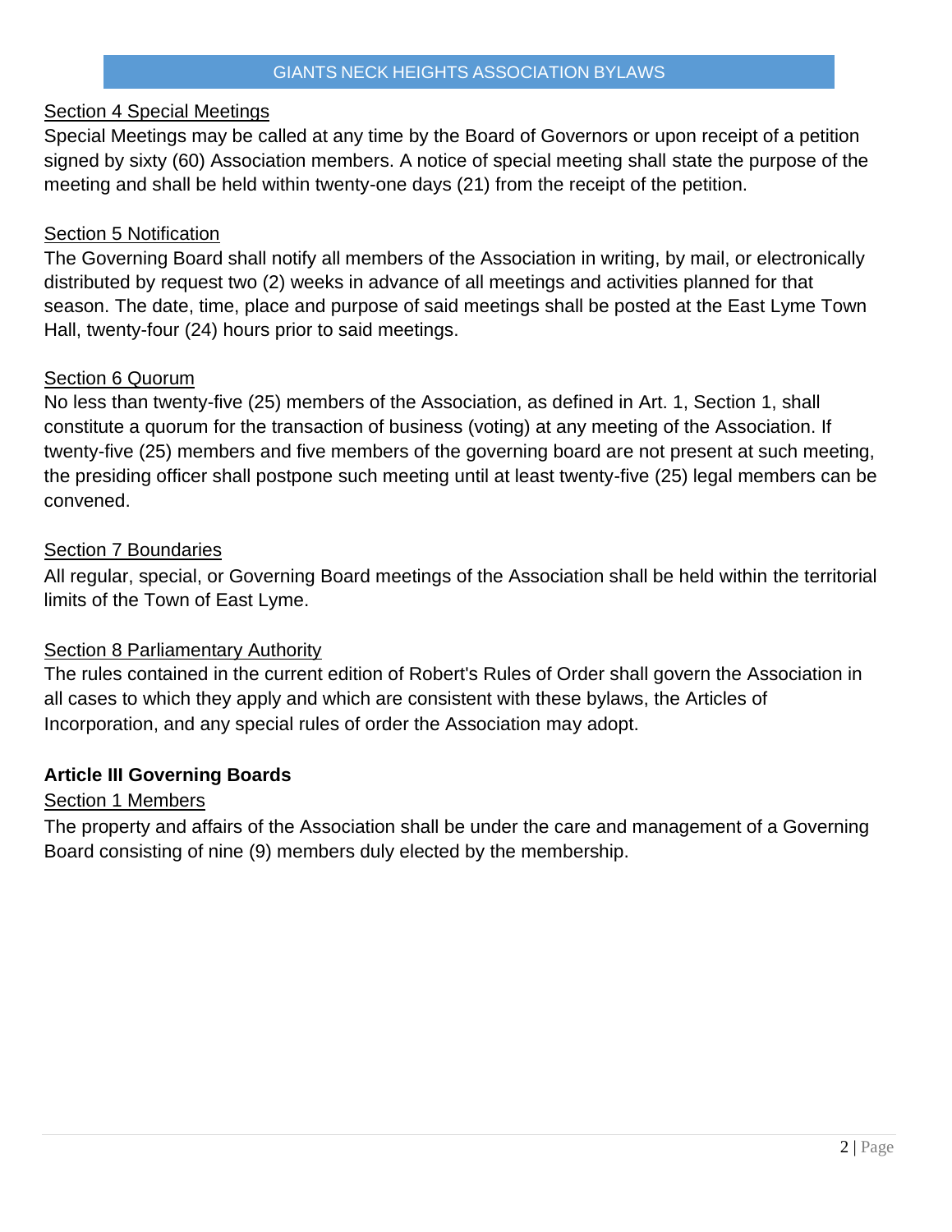#### Section 2 Quorum

Five members of the Governing Board must be present at any regular or special meeting and shall, along with the twenty-five members required by Article 1, Section 2, constitute a quorum. If less than five members of the Governing Board are present, the meeting shall be adjourned and rescheduled to a specified future date. No meeting shall be conducted without the Association President, the Vice President, or a designated Board member present.

## **Section 3 Eligibility**

Any member of the Association as defined in Article 1, Section 1 of these bylaws is eligible to be elected to the Board of Governors.

#### Section 4 Term Limits

A term on the Board of Governors shall be for three years and no member shall be elected for more than two consecutive three-year terms. A one-year absence is required before a member can serve another two consecutive three-year terms.

#### Section 5 Vacancies

A vacancy on said Board occurring during the year shall be filled by a majority [vote] of remaining board members, and such member so appointed shall hold office for the unexpired portion of the term as defined in Articles of Incorporation, Section 6.

#### Section 6 Attendance

Three unexcused absences of a member from Board meetings will be considered sufficient grounds for the Board to replace the Board member. Absences may be excused by the President for justifiable reasons such as work requirements, sickness, travel, etc.

#### **Section 7 Annulments**

The voting members of the Association may, at any regular or special meeting, annul or override any order or act of the Governing Board by a two-thirds majority vote of the Association voting members. Such action shall only be effective from the date of its promulgation.

# Section 8 Emergency Expenditures

The Governing Board has the authority to expend Association funds, not to exceed \$7,500, in the event of emergency situations. Emergency: A state of imminent or proximate danger to life or property in which time is of the essence. A simple majority of the Board quorum is required. Details will be reported to the Association members along with the Annual Budget.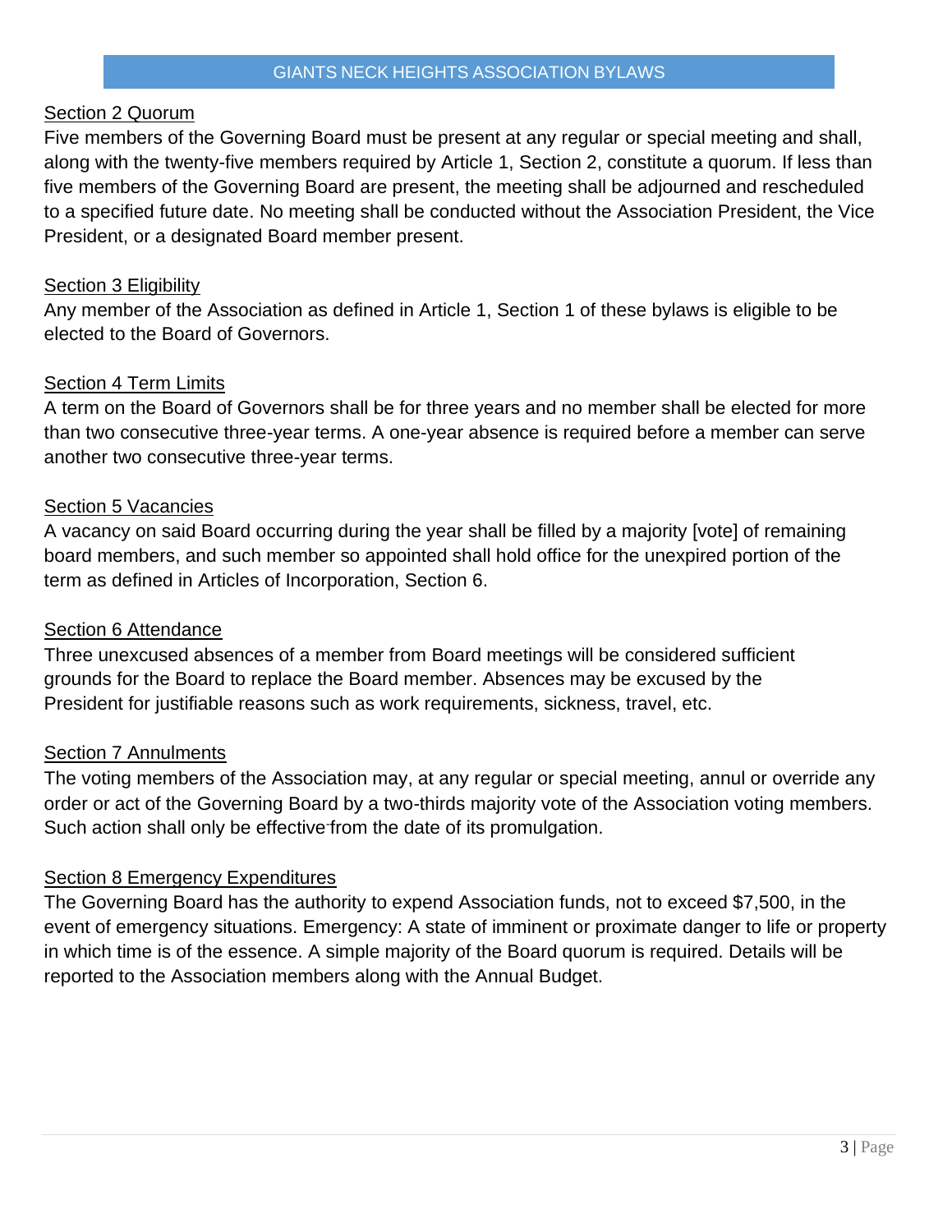# **Article IV Officers**

# Section 1 Election

The nine members of the Board of Governors shall be elected by the Association at the June Meeting. These members shall hold staggered 3-year terms as defined in the Articles of Incorporation, Section 4 of number 585 of the special acts of 1953. The Board shall then elect a President and a Vice President.

# Section 2 Duties - President

It shall be the duty of the president to preside at all meetings of the Association and the Governing Board. The president shall have general supervision authority of the Association's meetings and power to enforce all regulations and ordinances as may be adopted in the name of the Association under and in pursuance of the provisions of the Articles of Incorporation and of these By-Laws or as directed by the Governing Board to all committees. The President shall appoint one member of the Governing Board to all committees. The President shall be an ex-officio member of all committees.

#### Section 3 Duties – Vice - President

The Vice-President shall perform the duties of the President when the President is absent or unable to perform his or her duties.

# Section 4 Duties – Secretary

The Secretary shall be a member of the Association appointed by the Board and need not be a member of said Board. The Secretary shall keep a record of the minutes of all meetings of the Association and the Governing Board, file a copy with the clerk of the Town of East Lyme within seven working days following a meeting (as per FOI), and make copies available upon request. The Secretary shall also perform other such duties as prescribed by the Articles of Incorporation, these By-Laws, or as directed by the Governing Board.

# Section 5 Duties – Treasurer

The Treasurer shall be a member of the Association appointed by the Board and need not be a member of said Board. The Treasurer shall manage the Association's finances according to the directives of the Governing Board and shall provide a financial summary at all meetings to be made available to all members. The Treasurer is responsible for ensuring completion of an annual Internal Audit, and filing of required annual Financial Statements with the Town of East Lyme including public notification of the Audit Records availability (CT General Statutes Section 7-392, 7-393, 7- 394). The output of the Internal Audit shall be an annual audit report. The Treasurer will also ensure that requirements of CT General Statutes Section 7-129 are adhered to. Treasurer shall monitor the bookkeeper hired by the Board of Governors.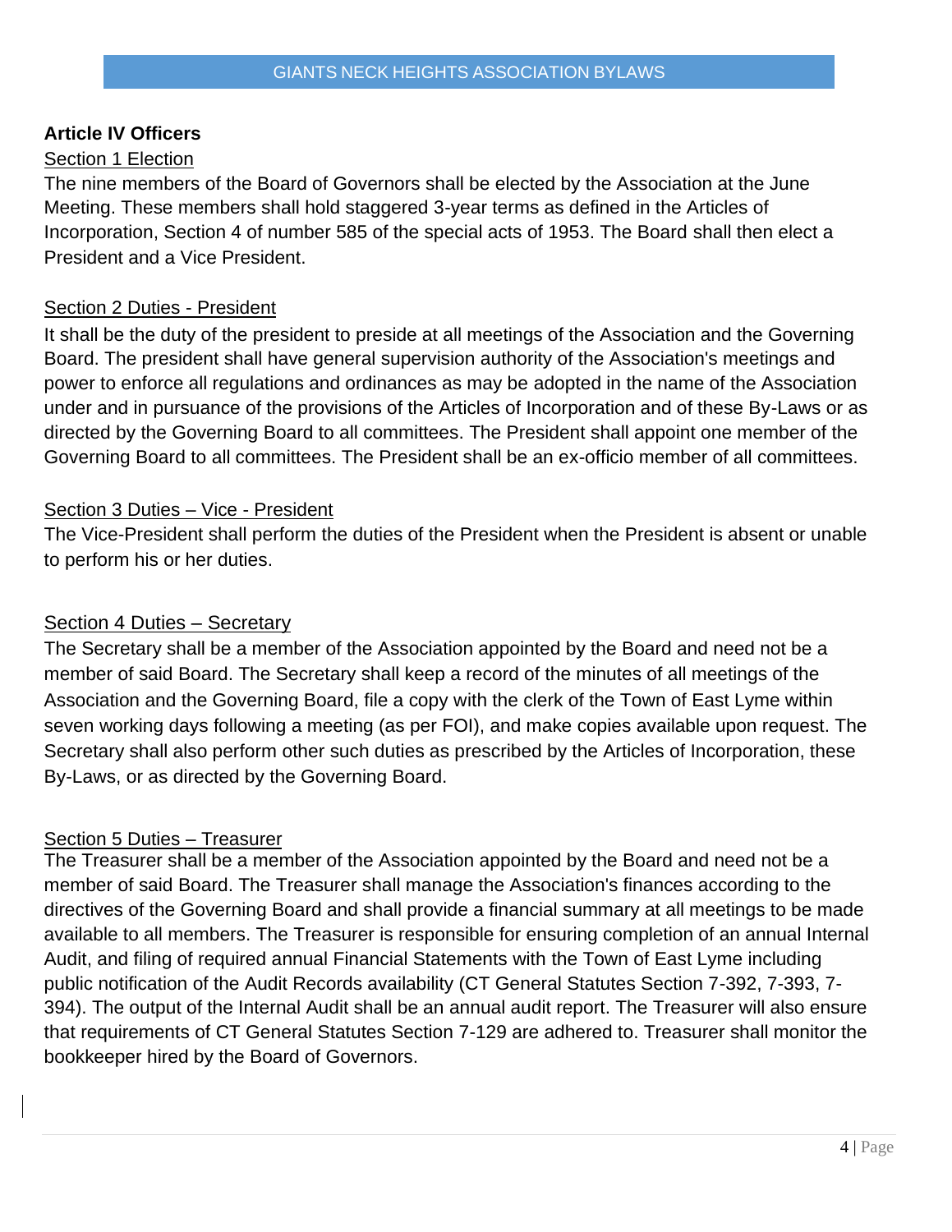## Section 6 -Tax Collector

The Tax Collector of the GNHA shall collect taxes in accordance with the CT General Statutes Section 12-130, and be trained and certified Per the CT General Statutes Section. 12-130a.

# **Article V Fiscal Year**

The fiscal year of the Association shall begin on the first day of July each year (CT General Statute, Section 7-382).

#### **Article VI Committees**

#### Section 1 Definition

All committees shall be advisory to the Board of Governors and may not act for the Board unless expressly authorized by the President.

#### Section 2 Standing Committees

The standing committees under the purview of the Board of Governors shall consist of the following: Clubhouse, Beach, Maintenance, Parking Lot, South Beechwood Park, Communications, Events, and Audit.

#### Section 3 Audit Committee

CT General Statutes require the GNHA to perform an Annual Internal audit (CT General Statutes Chapter 111, Municipal Auditing Act). The Audit committee is led by the Audit Committee Chair. The audit committee shall comprise of three (3) members, in good standing, selected by the Audit Chair. The audit committee may consist of different members each year. The term is only set to be for that specific audit. The Treasurer and President must be present for the audit but are not part of the committee. Internal Audit is required to be completed by October 31 of each year.

#### Section 4 Special Committees

The President shall appoint special committees whenever, in the opinion of the Governing Board, such committees are needed.

#### Section 5 Nominating Committee

The purpose of this committee is to be active within the association and engage with members to bring new candidates to the annual election meetings. The committee will consist of three members.

The initial term appointment schedule will be staggered to allow for it to naturally run properly in the following years.

The initial term schedule will be as follows:

Committee member #1 - 1 year term

Committee member #2 - 2 year term

Committee member #3 - 3 year term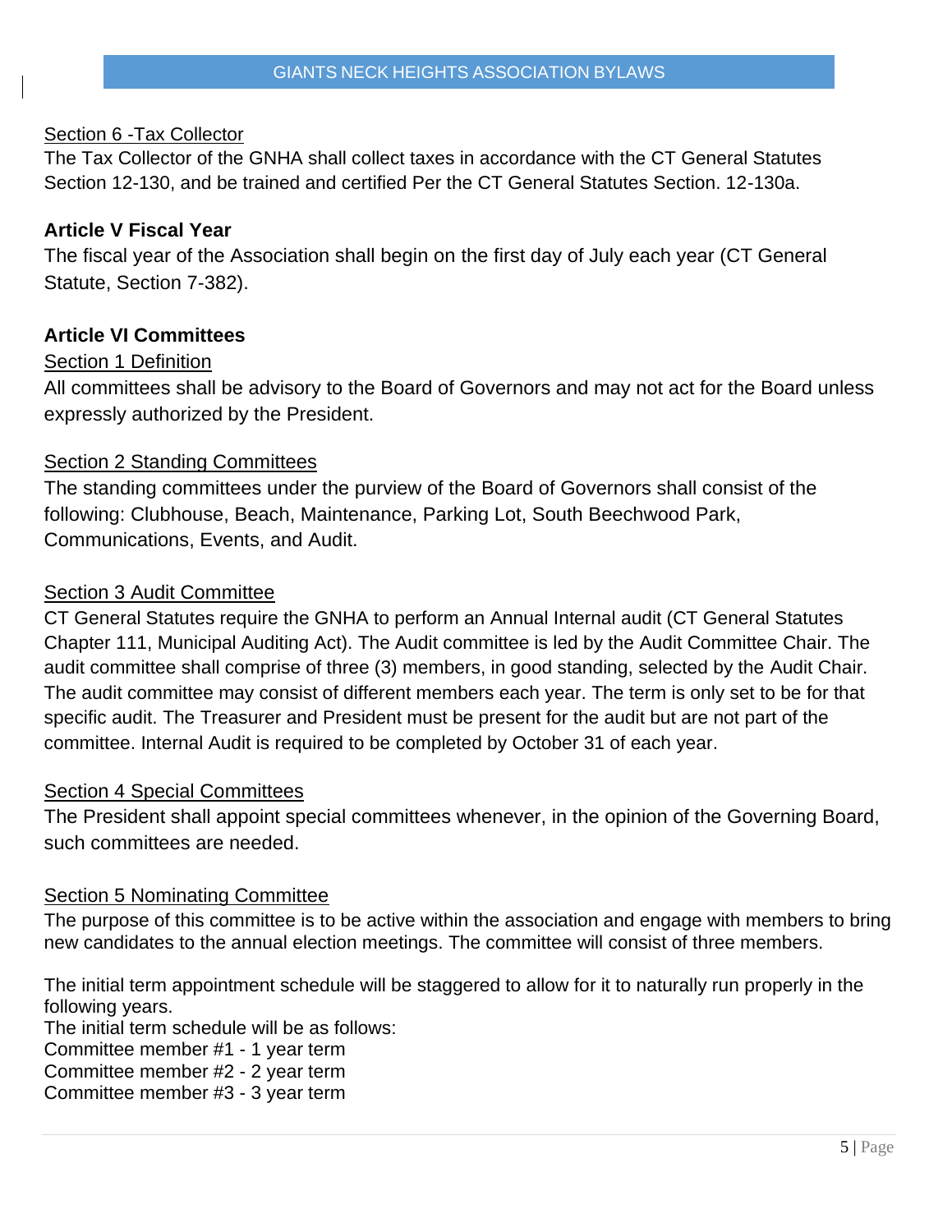This will allow for there to be an open slate each year – just as the BOG.

Current BOG members are not eligible to be on the committee.

Those interested in putting their name on the slate for a BOG seat are not eligible to be on the committee.

# **Duties of the committee**:

- 1. A nominating committee, composed of three Association members, appointed by the President with the approval of the Governing Board, shall present, in the call of the Annual Budget meeting or any special election, a slate of names of those eligible members to fill the number of vacancies on the Governing Board.
- 2. Each slate, with the terms to be served, shall be presented to the Association membership at the Annual budget meeting.
- 3. Nominations from the floor shall be in order at the June Election Meeting provided the nominee has agreed to allow his/her name to be placed in for nomination.
- 4. Members of the Governing Board shall be elected by those present and voting at the June Election Meeting, providing a quorum is present. Once a quorum is established, a simple majority of those present shall be required to elect members.

# **Article VII Amendments**

# Section 1 Definition

The Board of Governors may call for a review of the current bylaws.

#### Section 2 Procedure

A copy of proposed by-law amendments shall be included in the annual mailer which will be mailed or electronically distributed (if requested) to all members two weeks prior to the Annual [May] meeting. The proposed amendments shall be discussed and finalized at the June meeting. The proposed amendments shall be discussed and finalized by two-thirds majority vote at scheduled or special meeting. The by-laws shall be amended by a two-thirds majority vote at the following scheduled referendum date, becoming effective immediately. A copy of the revised By-Laws shall be made available to all members.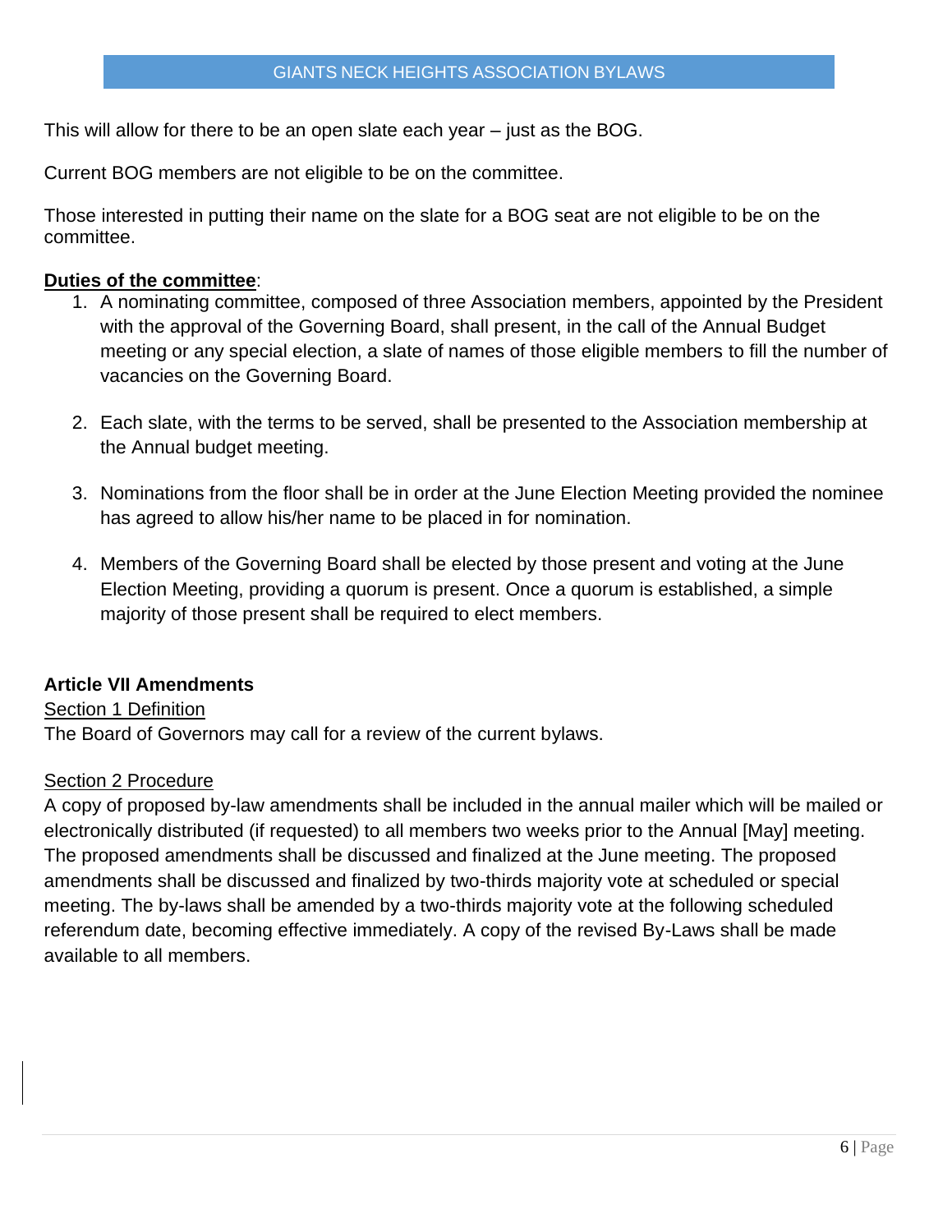# **Article VIII Budget Requirements**

Any single proposed appropriation or expenditure exceeding three thousand dollars shall require three documented estimates/quotes, before presentation to the BOG &/or Association for inclusion in the proposed annual FY Budget.

# **Article IX**

#### Section 1 Ordinances

All ordinances are constituted as a separate document from the bylaws. Proposed ordinance changes shall be brought to the Governing Board for review. The proposed amendments shall be discussed and finalized by two-thirds majority vote at scheduled or special meeting. The ordinances shall be amended by a two-thirds majority vote at the following scheduled referendum date, becoming effective as specified in the ordinance. A copy of the revised ordinances shall be made available to all members.